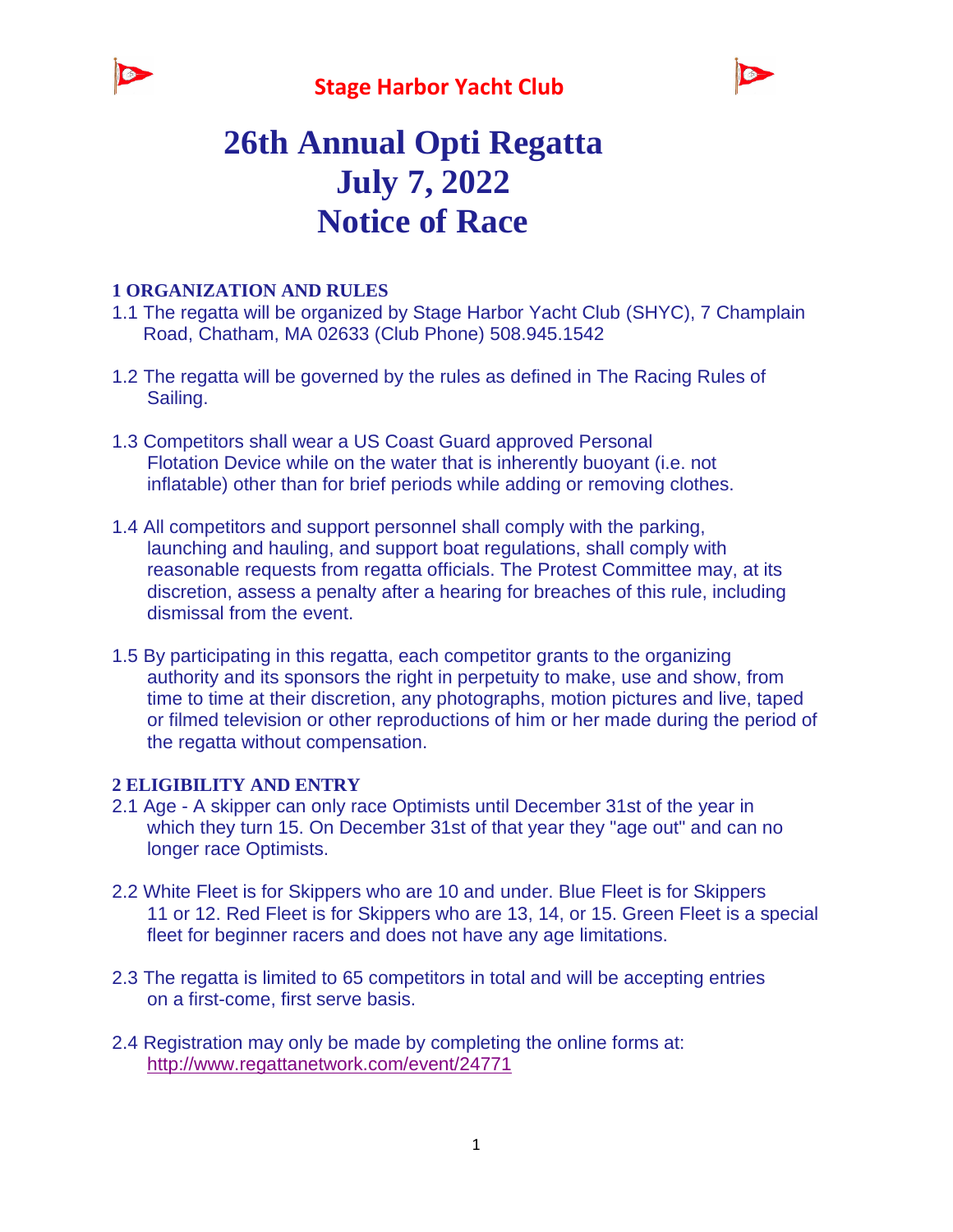



- 2.5 Registration shall close at noon on Thursday June 30<sup>th</sup>, 2022 or when 65 competitors are registered (whichever comes first).
- 2.6 Entries will not be accepted the day of the event.

2.7 Sailor Check in and Equipment Checklist must be provided to Club Coach for registration at event desk.

#### **3 FEES**

3.1 Entry fee is \$65 which includes participant gift, light breakfast, snack on water and post racing lunch. If Regatta is cancelled as a result of weather and can't be rescheduled proceeds will be donated to local charity.

#### **4 CLASSES AND DIVISIONS**

4.1 There will be a Green Fleet and a Championship Fleet comprised of White, Blue, and Red divisions. The Championship Fleet and the Green Fleet will race on separate courses.

#### **5 SCHEDULE**

5.1 Sailor Check-In 0800-0900 hrs. Skippers Meeting 0900 hrs. Coach/Parent/Support Boat Mtg. 0915 hrs. (Mandatory) First Warning Signal To be announced at the Skippers Meeting, Snack at approximately 1300 hours - on the water, LUNCH off the water following races. Awards at approximately 1700 hrs.

#### **6 SUPPORT BOATS**

- 6.1 Each support and coach boat must carry a VHF radio, monitoring the channel provided for each of their sailors' course at all times while on the water.
- 6.2 Unless safety dictates otherwise, team leaders, coaches and all other support personnel shall avoid entering the racing area for the Championship Fleet. The race area shall be the area as indicated in the Sailing Instructions.
- 6.3 Coaching for the bottom half of the Green Fleet will be allowed with the main objective of helping those sailors who are struggling or considerably behind.

#### **7 VENUE**

7.1 The racing area for the Green Fleet will be located inside the harbor or Outside Harbor weather permitting. The racing area for the White, Blue, and Red Fleets will be located outside the harbor to the west of the cut through. Course location may change at race committee discretion.

#### **8 COURSES**

8.1 Courses will be described in the Sailing Instructions.

# **9 SCORING**

9.1 It is the intent to run as many races as practicable. No warning gun will be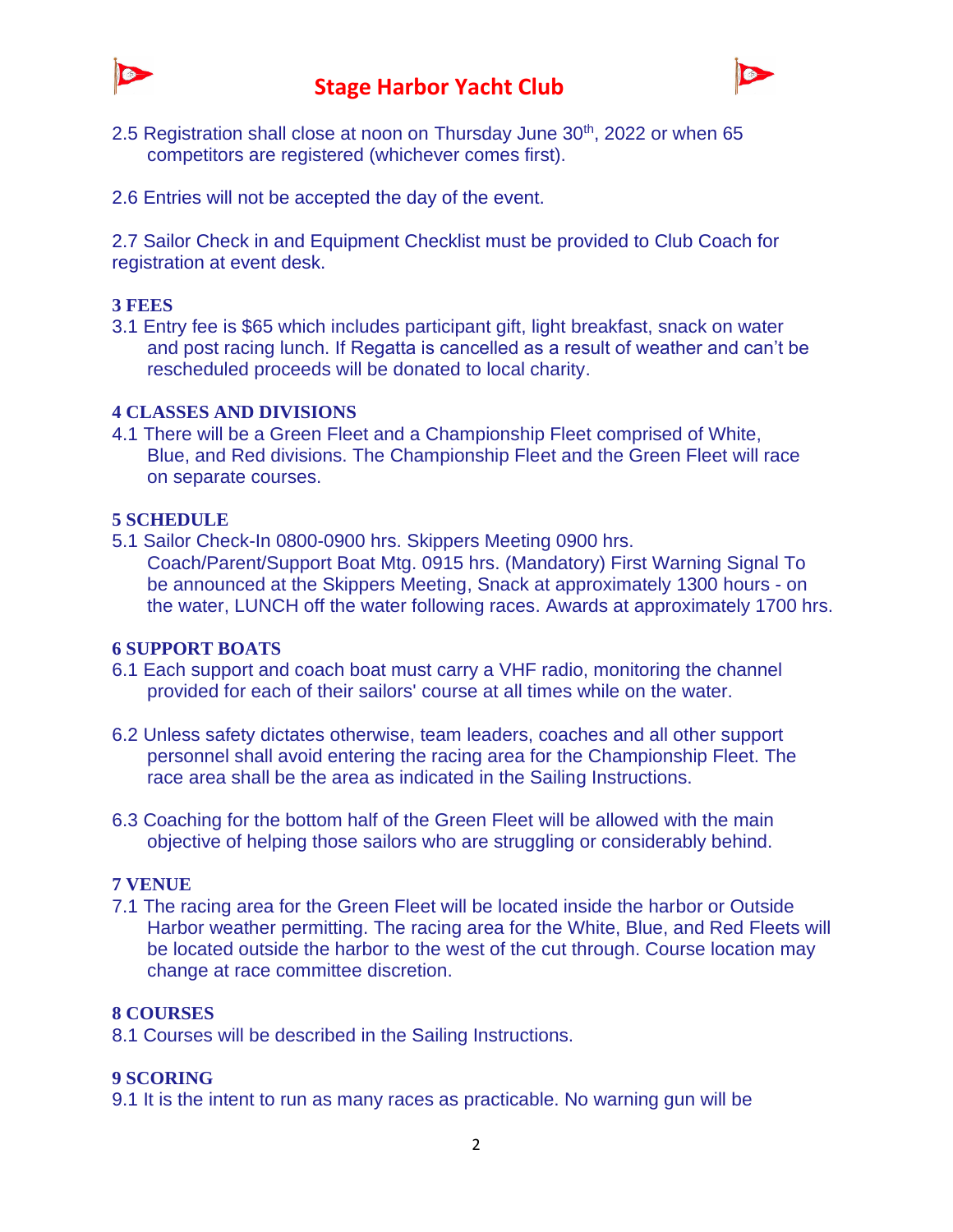





made after 3:45PM.

9.2 One race is required to be completed to constitute a series.

9.3 The worst score will be excluded with the completion of six (6) races.

#### **10 PRIZES**

To be given as follows:

Championship Fleet 1st Overall Top 3 White Fleet Finishers Top 3 Blue Fleet Finishers Top 3 Red Fleet Finishers Top 3 Green Fleet Finishers Green Fleet Participation Awards for All Sportsmanship Awards for Championship & Green Fleet

#### **11 EQUIPMENT**

- 11.1 Each competitor shall ensure that their boat complies with the USODA Self-Certification Safety Equipment Checklist, which is posted at http://regattanetwork.com/event/24771 under "Event Documents".
- 11.2 Each competitor must submit the signed Safety Checklist form to the check-in desk via Club Coach the day of the event before leaving the beach. Competitors who fail to do so will not be allowed to race.

# **12 SAFETY**

- 12.1 An adult (parent, guardian or designated adult) is responsible for the safety of the sailor during the regatta.
- 12.2 Boats are required to comply with the check-out/check-in procedure as outlined in the Sailing Instructions. Failure to do so may result in disqualification from the event.
- 12.3 A boat that retires from a race shall notify the race committee as soon as possible.
- 12.4 Competitors who require assistance should so signify by blowing a whistle or waving one arm. The Race Committee reserves the right to assist competitors who, in the opinion of the Committee, require assistance, regardless of the wishes of the competitor.

# **13 DISCLAIMER OF LIABILITY**

13.1 Competitors participate in the regatta entirely at their own risk. See rule 4, Decision to Race. The organizing authority will not accept any liability for material damage or personal injury or death sustained in conjunction with or prior to, during, or after the regatta.